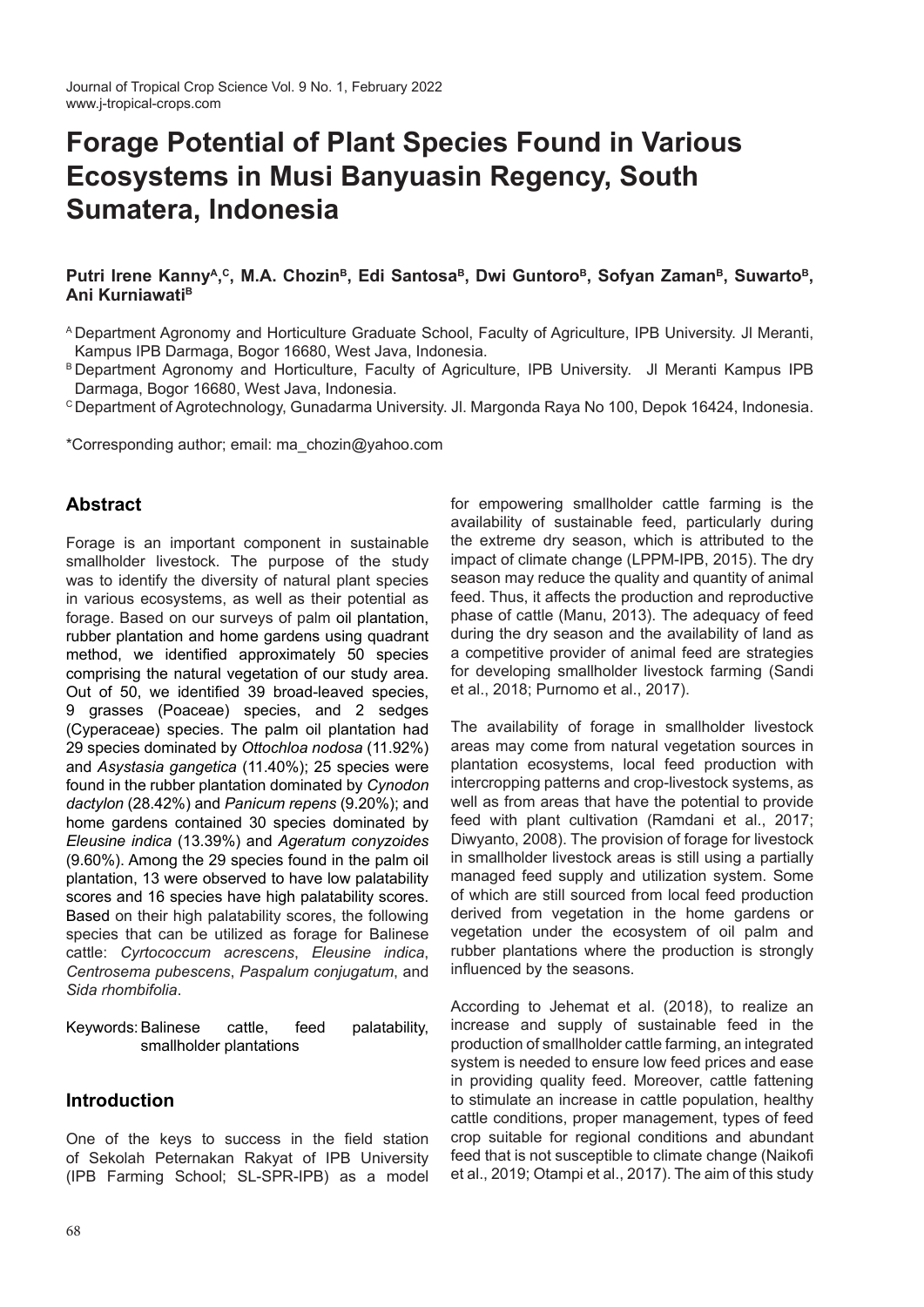was to obtain preliminary information on the diversity of natural plant species in various ecosystems, as well as their potential as forage based on feed palatability. This information is important as a first step towards developing the integration of food-feed crops and dynamic model-based sustainable feed logistic system within the oil palm ecosystem in smallholder livestock areas.

# **Material and Methods**

## *Experimental Site*

The study was carried out in the Sekolah Peternakan Rakyat area of Sungai Lilin, located in Cinta Damai Village, Sungai Lilin Sub-district, Musi Banyuasin Regency, South Sumatra Province, from September-December 2020. The laboratory study was conducted at The Research Center for Agricultural Technology (BPTP) in Indonesian Agency for Agricultural Research and Development, South Sumatra, Indonesia. The site had altitude 42 m above sea level (2°26'48.7"S 103°54'12.9"E) with rainfall 2000-2200 mm per year. The study sites were the ecosystems of smallholder oil palm plantations, smallholder rubber plantations, and home gardens.

#### *Vegetation Analysis*

Vegetation surveys involving oil palm plantations, rubber plantations, and home gardens were carried using 1 m x 1 m quadrants randomly placed, with a total of 12 plots in each observation area. The determination key of plantation plants and direct consultation with the botanist are used to identify plant vegetations. Observations were performed on 2 ha areas per experimental unit to determine the summed dominance ratio (SDR) and diversity index of plant vegetation. Data were analyzed by calculating density (K), relative density (KR), frequency (F), relative frequency (FR) (Kainde et al., 2011), Summed Dominance Ratio (SDR) (Mueller-Dombois and Ellenberg, 1974) and similarity index Bray-Curtis (Ludwig and Reynolds, 1988).

## *Qualitative Palatability*

A qualitative palatability evaluation of cattle was done to 30 random respondents of cattle's farmers. Data collecting methods included direct observation, interviews, and a questionnaires list. Respondents were representatives from each hamlet in Cinta Damai Village who owns cattle for at least one year and collect forage for their cattle independently, members of the SPR at least one year, male or female, and aged 18 to 50 years. The determination of the score

and degree of palatability was conducted using the modified method of Bergen and Bates (1984).

## *Plant Dry Weight Analysis*

Dry weight analysis was conducted for plant samples identified by previously interviewed cattle's farmers. These samples were collected in foraging locations specified by the respondents. The feed samples included up to 10 species that were identified by cattle's farmers as favored by livestock. For each plant species, about 200 g samples were obtained. These sample were then replicated three times for a total of 30 experimental units, and placed in an oven at 80°C for 24 hours. Dry weight data were analyzed using SAS Software version 9.4. If the difference in dry weight between species was significant, the Tukey's Honestly Significant level of 5% was used to examine the differences between species.

## **Result and Discussion**

## *Vegetation Survey*

The availability of animal feed is a determining factor in the development of livestock. Feed is the component that contributes the most to livestock production costs (60-70%) and has a direct effect on livestock production, productivity and health. Based on our vegetation surveys in locations where cattle's farmers usually take their cattle for forage, places, such as oil palm plantations, rubber plantations, and home gardens ecosystems showed high species diversity (Table 1). Among the three, home garden ecosystems showed the highest diversity with 30 species identified, followed by oil palm plantations aged 2 years with 29 species of plants, and rubber plantations came last with 25 species of plants observed. The difference in diversity could be due to different ecosystem characters and the different adaptability of plants. Several studies show that in oil palm plantations, there are usually 17 to 56 plant species found (Suryana et al., 2019; Ramdani et al., 2017; Adriadi et al., 2012). Rubber plantations were shown to have 20 to 29 plant species in some studies (Novalinda et al., 2014; Sari and Rahayu, 2013), while the plant species recorded from home gardens ranged from 13 to 61 (Antoh et al., 2019; Feriatin 2017; Andriansyah et al., 2015).

The species with wide adaptation, such as *Asystasia gangetica*, *Ageratum conyzoides, Borreria laevis*, *Paspalum cunjugatum*, and *Cyperus rotundus* L., can grow in palm oil and rubber plantations, and home gardens at a high frequency value or a faster rate. *Phyllanthus niruri* was rarely found in all three locations.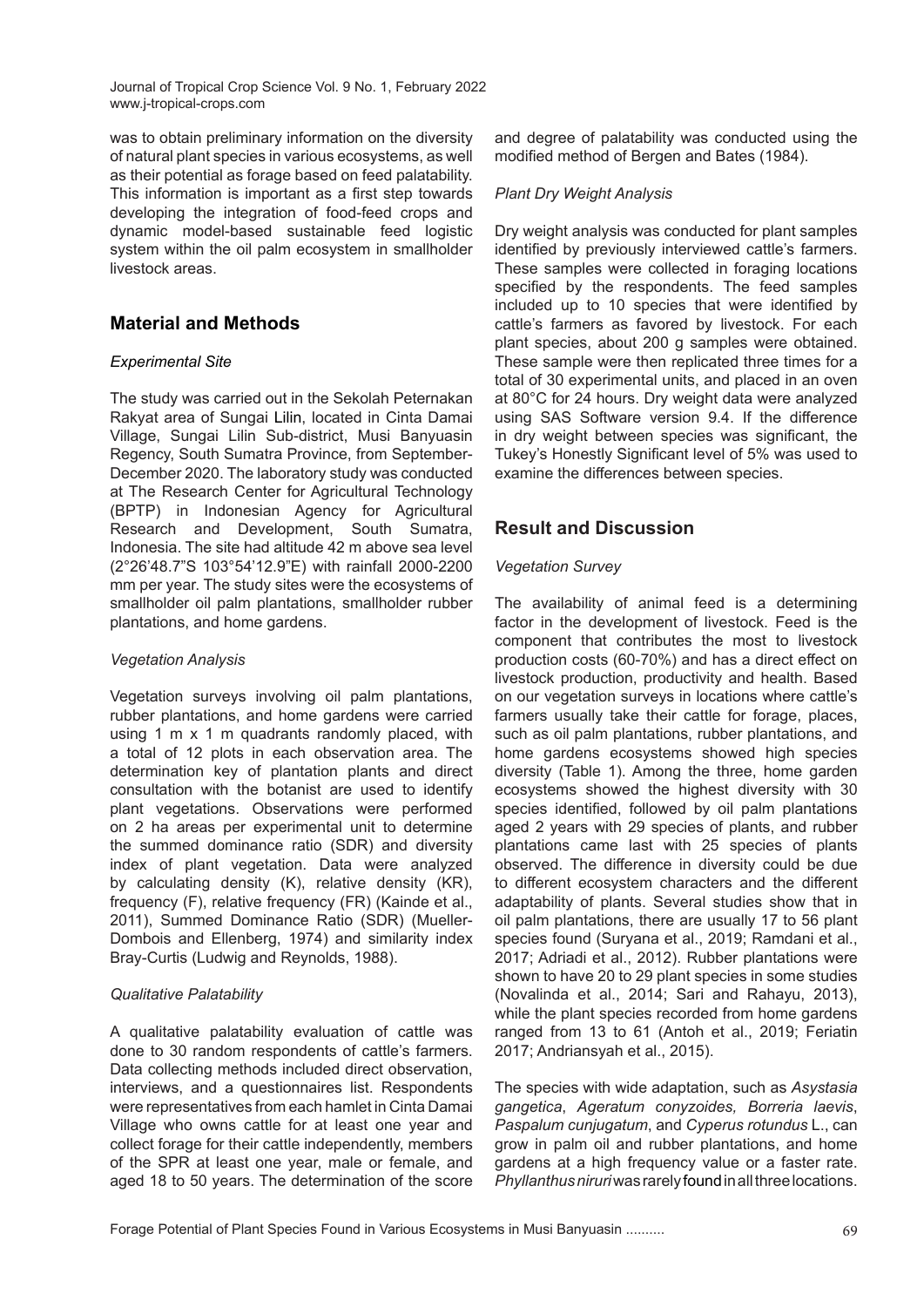Perennial weeds, such as *Imperata cylindrica*, *Hyptis brevipes*, *Lantana camara*, *Ludwigia peruviana*, and *Andropogon aciculatus,* were only found in poorly maintained smallholder rubber plantations.

#### *Dominant Plant Species in Various Ecosystems*

In the 2-year-old oil palm ecosystems studied, the dominant plant species included *Ottochloa nodosa*, *Asystasia gangetica*, and *Mucuna bracteata*, with SDR values of 11.92%, 11.4%, and 8.96%, respectively. The first species is classified as a grasses (Poaceae) while the last two are classified as the broad-leaved species. The species of vegetation that grow on oil palm plantations are natural vegetations or are intentionally planted as legume cover crop (LCC) on plasma plantations. Plasma plantations are smallholdings that have been maintained and managed by enterprises since they were planted to produce (Syahza and Asmit, 2018). Private oil palm plant company such as PT. Hindoli Plantation and Factory of Cargill's company located closed to the people's cattle livestock has a naturally plant growth condition. *Mucuna* included in the LCC is weedcontrolling and erosion-prevention plant that grows swiftly to cover the soil. *Asystasia* is a common highly adaptable weed in plantations in various habitats that can grow quickly and thrive in 90% of shady place

Table 1. Distribution of various plant species in the oil palm, rubber plantations and home garden in Cinta Damai Village, Sungai Lilin Sub-district, Musi Banyuasin Regency

| No | Species                | Oil<br>palm | Rubber | Home<br>gardens | No             | Species                | Oil<br>palm | Rubber    | Home<br>gardens |
|----|------------------------|-------------|--------|-----------------|----------------|------------------------|-------------|-----------|-----------------|
|    | <b>Broad-leaved</b>    |             |        |                 |                | <b>Broad-leaved</b>    |             |           |                 |
| 1  | Ageratum conyzoides    | V           | V      | $\sqrt{}$       | 28             | Mimulus spp.           |             |           |                 |
| 2  | Asystasia gangetica    | V           |        | V               | 29             | Mimosa pudica          |             |           |                 |
| 3  | Borreria laevis        |             |        | V               | 30             | Mucuna bracteata       |             |           |                 |
| 4  | Borreria latifolia     | V           |        |                 | 31             | Nephrolepis bisserata  |             |           |                 |
| 5  | Calyptocarpus vialis   |             |        | V               | 32             | Nephrolepis cordifolia |             |           |                 |
| 6  | Centrosema pubescens   | V           |        | V               | 33             | Passiflora edulis      | V           |           |                 |
| 7  | Chromolaena odorata    | V           |        |                 | 34             | Phyllanthus niruri     | V           | V         |                 |
| 8  | Clidemia hirta         |             |        |                 | 35             | Physalis angulata      |             |           |                 |
| 9  | Cleome rutidosperma    | V           |        |                 | 36             | Sauropus androgynus    |             |           |                 |
| 10 | Commelina diffusa      |             |        | $\sqrt{}$       | 37             | Sida rhombifolia       | V           |           |                 |
| 11 | Cyanthillium cinereum  |             |        | V               | 38             | Stachytarpheta indica  | V           |           |                 |
| 12 | Davallia denticulata   |             |        |                 | 39             | Urtica dioica          |             |           |                 |
| 13 | Diodia sarmentosa      |             |        |                 |                | Grasses (Poaceae)      |             |           |                 |
| 14 | Dicranopteris linearis |             |        |                 | 1              | Ottochloa nodosa       | V           | V         |                 |
| 15 | Elephantopus scaber    |             |        | V               | 2              | Paspalum conjugatum    | V           |           |                 |
| 16 | Euphorbia heterophylla |             |        |                 | 3              | Cyrtococcum acrescens  |             |           |                 |
| 17 | Euphorbia hirta        |             |        |                 | 4              | Agrostis stolonifera   |             |           |                 |
| 18 | Hedyotis corymbosa     |             |        | V               | 5              | Axonopus compressus    | V           |           |                 |
| 19 | <b>Hyptis brevipes</b> |             |        |                 | 6              | Cynodon dactylon       |             |           |                 |
| 20 | Imperata cylindrica    |             |        | V               | 7              | Panicum repens         |             |           |                 |
| 21 | Lantana camara         |             |        | V               | 8              | Eleusine indica        |             |           |                 |
| 22 | Ludwigia octovalvis    |             |        |                 | 9              | Andropogon aciculatus  |             |           |                 |
| 23 | Ludwigia peruviana     |             |        |                 |                | Sedges (Cyperaceae)    |             |           |                 |
| 24 | Lycopodium cernuum     |             |        |                 | 1              | Cyperus kyllingia      | V           | V         |                 |
| 25 | Lygodium flexuosum     |             |        |                 | $\overline{2}$ | Cyperus rotundus       | $\sqrt{}$   | $\sqrt{}$ | V               |
| 26 | Melastoma affine       |             |        |                 |                | <b>Total species</b>   | 29          | 25        | 30              |
| 27 | Mikania micrantha      |             |        |                 |                |                        |             |           |                 |

Note √ = *found*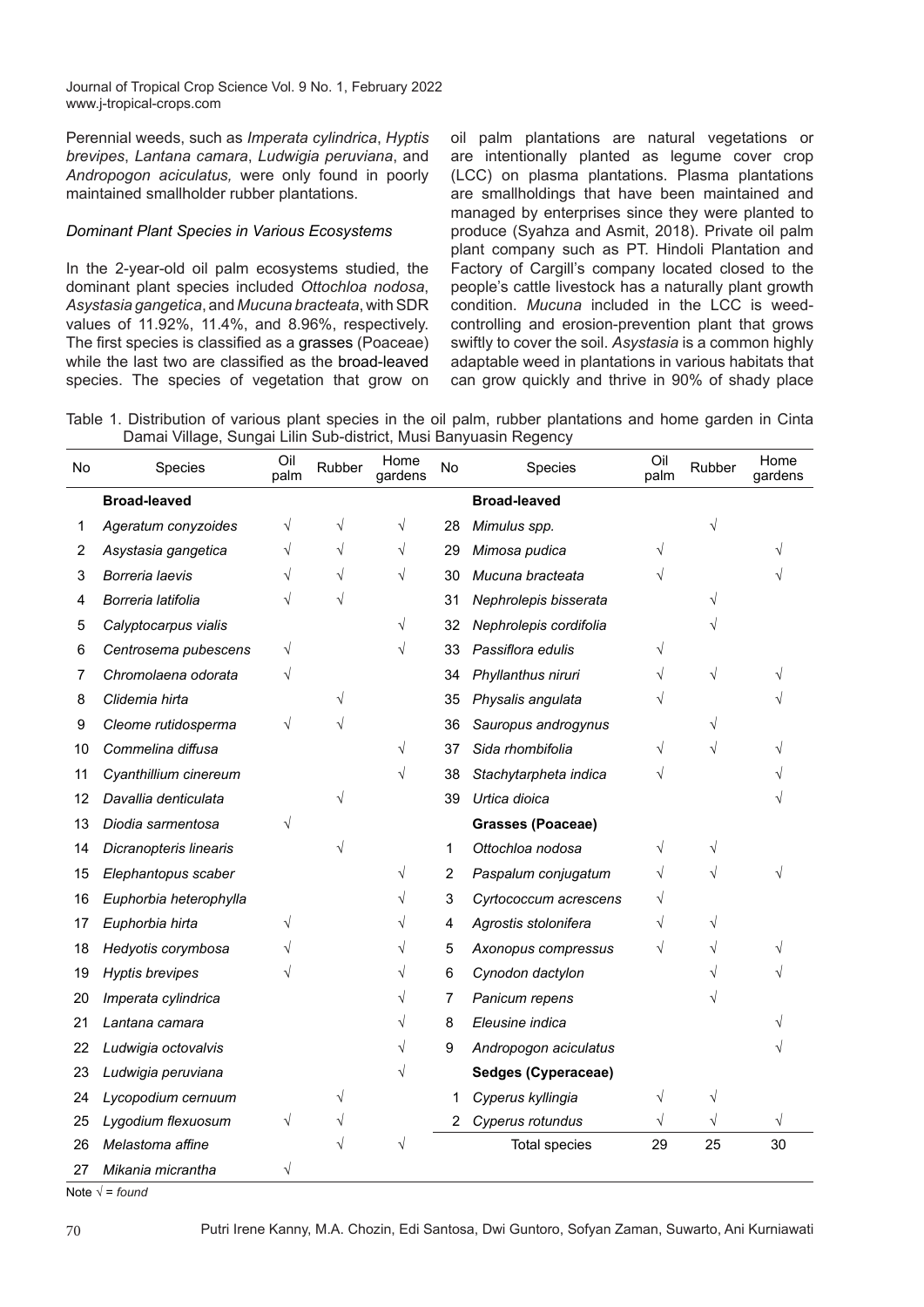(Asbur et al., 2016).

Based on the SDR value, the dominant vegetation species in rubber plantations were *Cynodon dactylon* (28.42%) and *Panicum repens* (9.20%) which are classified as grasses (Poaceae). According to its distribution, *Cynodon dactylon* was found in rubber plantations and home gardens, while *Panicum repens* was only found in rubber plantations (Table 1). Grasses, such as *Cynodon dactylon* and *Panicum repens* are often used as animal feed (Kumalasari et al., 2020; Umami et al., 2016). The greatest number of species was observed in the home gardens vegetation near the settlement area (Table 1). *Eleusine indica* (13.39%) and *Ageratum conyzoides* (9.60%) were the leading species in open area situation (Table 2). *Eleusine indica* was often found in the open and widely used for livestock feed material (Syarifuddin, 2011). Extracts from *Ageratum* are extensively used in animal feed diets (Hapsari et al., 2018; Melani et al., 2018). Efforts to improve the quality and quantity of plant species, including genetic diversity, historical data, advantages, and plant adaptability to the local environment are all considered (Maretta et al., 2020).

## *Botanical Composition and Similarity Index*

The results of the vegetation analysis showed that the botanical composition in the various survey locations was heterogeneous (Table 3). Vegetation under 2-year old unproductive oil palm plantations consisted of 22 species (76%) of broad-leaved plants and dicotyledons, 5 species of grasses (Poaceae) (17%) and 2 species of sedges (Cyperaceae) (7%). Furthermore, the rubber plantation ecosystem that has reproduced had relatively lower composition of broad-leaved species vegetation, yet it had 6 species of grasses (24%). The most dominant vegetation species were found in the home gardens ecosystem, with 30 species. The similarity indices or community coefficients for oil palm plantations, rubber plantations and home gardens were 29.81%, 28.97% and 31.56%, respectively (Table 3). According to Nurjaman et al. (2017), the composition of vegetation that has a similarity value of <50% indicates that there are differences in the species of community constituents, however, it is possible to have similar species.

|     | muəl Dalıyudəlli Reyclivy |                      |                    |              |  |  |  |
|-----|---------------------------|----------------------|--------------------|--------------|--|--|--|
|     |                           | SDR (%)              |                    |              |  |  |  |
| No. | Species                   | Oil palm plantations | Rubber plantations | Home gardens |  |  |  |
|     | <b>Broad-leaved</b>       |                      |                    |              |  |  |  |
| 1   | Asystasia gangetica       | 11.40                | 5.87               |              |  |  |  |
| 2   | Sida rhombifolia          |                      | 5.52               | 7.80         |  |  |  |
| 3   | Cleome rutidosperma       | 7.99                 |                    |              |  |  |  |
| 4   | Borerria latifolia        | 5.25                 |                    |              |  |  |  |
| 5   | Euphorbia hirta           |                      |                    |              |  |  |  |
| 6   | Centosema pubescens       | 7.75                 |                    | 6.10         |  |  |  |
|     | Mucuna bracteata          | 8.96                 |                    |              |  |  |  |
| 8   | Clidemia hirta            |                      | 6.52               |              |  |  |  |
| 9   | Ageratum conyzoides       |                      |                    | 9.60         |  |  |  |
|     | <b>Grasses (Poaceae)</b>  |                      |                    |              |  |  |  |
| 1   | Ottochloa nodosa          | 11.92                |                    |              |  |  |  |
| 2   | Cynodon dactylon          |                      | 28.42              |              |  |  |  |
| 3   | Panicum repens            |                      | 9.20               |              |  |  |  |
| 4   | Eleusine indica           |                      |                    | 13.39        |  |  |  |
| 5   | Paspalum conjugatum       |                      |                    | 5.84         |  |  |  |
|     | Sedges (Cyperaceae)       |                      |                    |              |  |  |  |
| 1   | Cyperus rotundus          | 5.54                 |                    | 6.22         |  |  |  |
|     | Other species             | $^\star$             | $^\star$           | $^\star$     |  |  |  |

Table 2. Average value of the Summed Dominance Ratio (SDR) of vegetation species in the ecosystem of oil palm plantations, rubber plantations and house yards in Cinta Damai Village, Sungai Lilin Sub-district, .<br>Musi Banyuasin Regency

Note: - not found or has a DR value < 5% \*Various other species with SDR value < 5% each. SDR is the dominance of weed species in a community is expressed as a percentage.

Forage Potential of Plant Species Found in Various Ecosystems in Musi Banyuasin ..........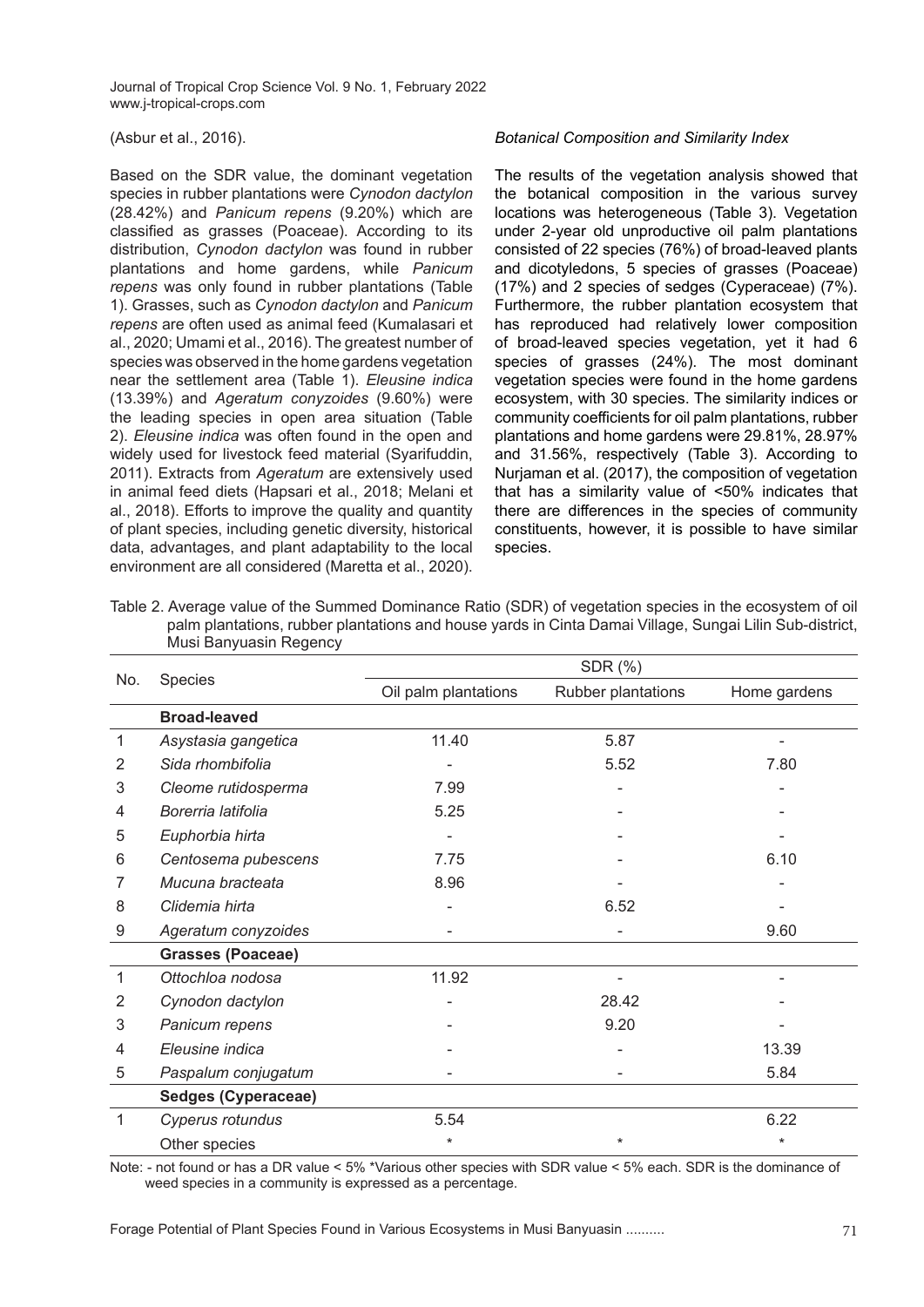|  |                                                                | Table 3. Vegetation similarity index in oil palm plantations, rubber plantations and home gardens in Cinta Da- |  |
|--|----------------------------------------------------------------|----------------------------------------------------------------------------------------------------------------|--|
|  | mai village, Sungai Lilin Sub-district, Musi Banyuasin Regency |                                                                                                                |  |

| Species group           | Oil Palm<br>plantations | <b>Rubber plantations</b> | The Home gardens |  |
|-------------------------|-------------------------|---------------------------|------------------|--|
| Broad-leaved            | 22 (76%)                | 17 (68%)                  | 24 (80%)         |  |
| Grasses (Poaceae)       | 5(17%)                  | 6(24%)                    | 5(17%)           |  |
| Sedge (Cyperaceae)      | 2(7%)                   | 2(8%)                     | 1(3%)            |  |
| Total                   | 29 (100%)               | 25 (100%)                 | 30 (100%)        |  |
| Index of Similarity (%) | 29.81                   | 28.97                     | 31.56            |  |

Note: Numbers in brackets indicate the percentage of the number of species in one ecosystem

#### *Potential of Natural Vegetation As Cattle Feed*

The results of this study indicate that the degree of palatability for cattle to the species of vegetation varied starting from the species of feed that was not preferred to the species of feed that was highly preferred. The distribution of vegetation species based on the palatability evaluation is presented in Figure 1. The preferred and highly preferred vegetation species (16 species) were more numerous than those that were less and disliked (13 species). Some vegetation species disliked by cattle with scores lower than 2.0 were *Mikania micrantha*, *Phyllanthus niruri*, and *Saurous androgynus*. According to respondents, the forage has several characteristics disliked by Balinese cattle, such as a sharp aroma, tough stems. Balinese cattle tend to like young forage which has not yet flowered. According to Saking and Qomariyah (2017), the low score of palatability evaluation of forage can be caused by a sharp aroma of the forage itself.

A total of 29 vegetation species were found in oil palm plantations, where three species were highly preferred with a score of 4.0, namely *Asystasia gangetica*, *Eleusine indica*, and *Cyrtococcum acrescens* (Table 4). *Eleusine indica* and *Cyrtococcum acrescens* are classified as grasses (Poaceae). The other 13 species were species that are preferred and have the potential to be used as forage for cattle (Table 4). *Cyrtococcum patens* and *Cyrtococcum acrescens* are species found in the oil palm-cattle integration area and are highly preferred feed for cattle but are very rarely found (Rostini et al., 2020). According to the findings of other studies, forages such as *Centrosema pubescens* and *Sida rhombifolia* were among the preferred feed alternatives for cattle (Pasaribu and Pratiwi, 2014; Zulfiani et al., 2013).

*Potential of Several Plant Species as Cattle Feed*

The dry matter composition of species of plants favored by animals from oil palm farms varied, according to the findings of our study. The highest dry weight biomass content was obtained from *Mimosa pudica* (38.6g), *Sida rhombifolia* from the broad-leaved group, and *Cyrtococcum acrescens* (30.4g) from the grass group (Table 5). Although widely preferred, *Asystasia gangetica* obtained low dry matter of 18.8g (Table 4). Susetyo (1980) stated that a desirable dry matter content for livestock feed material is 15–30%. These findings reveal that grasses in people's livestock regions has high dry matter content, but the availability largely depends on the seasonal condition. Reduced livestock feed



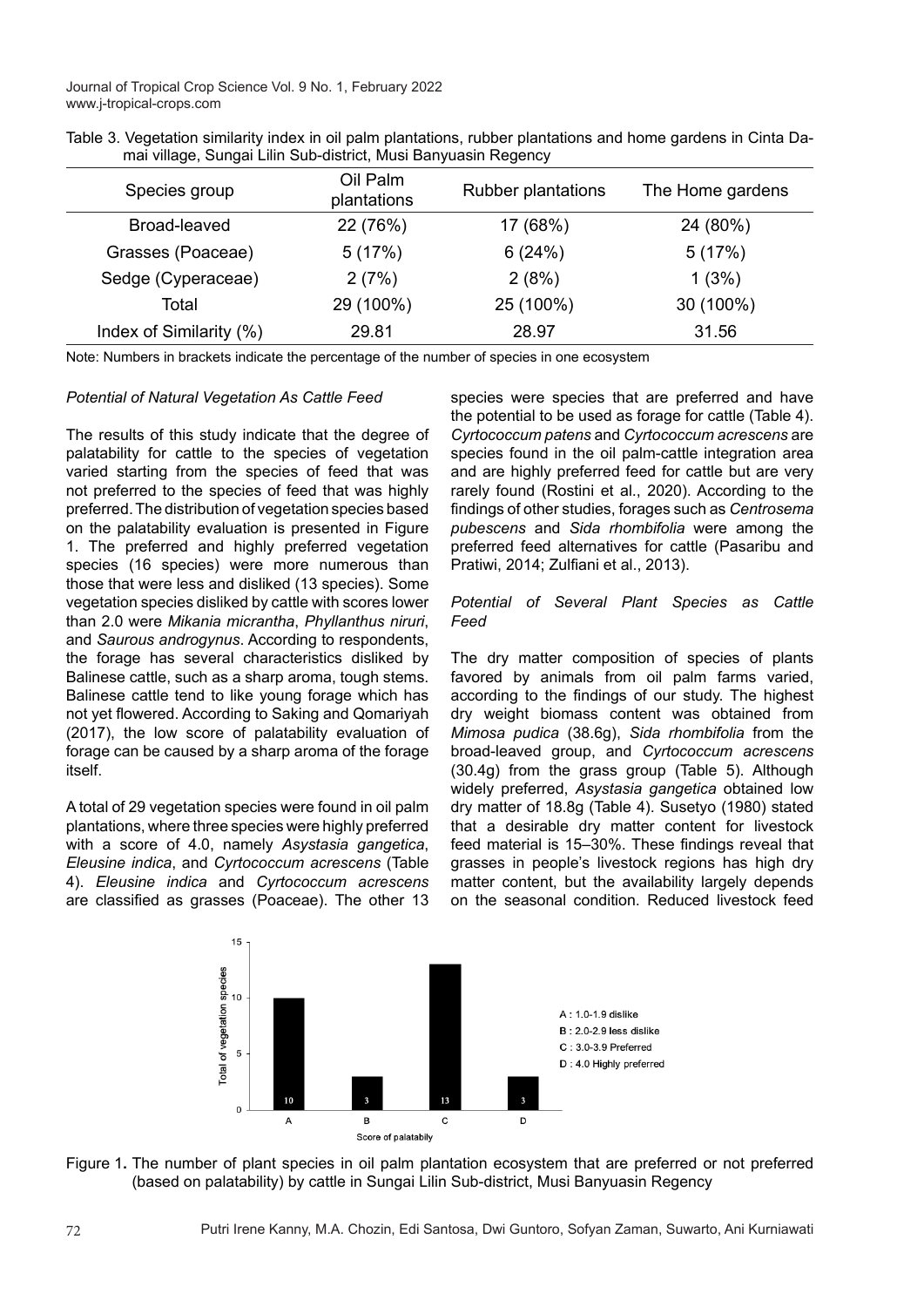| Table 4. Vegetation species preferred by cattle based on cattle's farmers assessments in Cinta Damai village, |  |                                                   |  |  |  |
|---------------------------------------------------------------------------------------------------------------|--|---------------------------------------------------|--|--|--|
|                                                                                                               |  | Sungai Lilin Sub-district, Musi Banyuasin Regency |  |  |  |

| No             | Species               | The Average score |
|----------------|-----------------------|-------------------|
|                | Broad-leaved          |                   |
| 1              | Asystasia gangetica   | 4.0(0.0)          |
| 2              | Centrosema pubescens  | 3.9(0.4)          |
| 3              | Mucuna bracteata      | 3.9(0.4)          |
| 4              | Mimosa pudica         | 3.8(0.4)          |
| 5              | Sida rhombifolia      | 3.7(0.4)          |
| 6              | Borerria latifolia    | 3.7(0.5)          |
| 7              | Leucaena glauca       | 3.7(0.9)          |
|                | Grasses (Poaceae)     |                   |
| 1              | Eleusine indica       | 4.0(0.0)          |
| $\overline{2}$ | Cyrtococcum acrescens | 4.0(0.0)          |
| 3              | Paspalum conjugatum   | 3.8(0.6)          |
| 4              | Axonopus compressus   | 3.6(0.8)          |
| 5              | Cynodon dactylon      | 3.1(0.9)          |
| 6              | Agrostis stolonifera  | 3.1(1.3)          |
| 7              | Panicum repens        | 3.1(1.2)          |
|                | Sedges (Cyperaceae)   |                   |
| 1              | Cyperus rotundus      | 3.7(0.5)          |
| 2              | Cyperus kyllinga      | 3.1(1.3)          |

Note: Values in brackets indicate the standard deviation

Table 5. The dry weight of species found in the oil palm plantation favored by Balinese cattle in Cinta Damai Village, Sungai Lilin Sub-district, Musi Banyuasin Regency

| No.            | Species               | Dry Weight (g)    |
|----------------|-----------------------|-------------------|
|                | Broad-leaved          |                   |
|                | Mimosa pudica         | 38.6 a            |
| $\overline{2}$ | Sida rhombifolia      | 34.1 b            |
| 3              | Centrosema pubescens  | 27.9 cd           |
| 4              | Asystasia gangetica   | 18.8e             |
| 5              | Borreria latifolia    | 13.8f             |
| 6              | Mucuna bracteata      | 25.7 <sub>b</sub> |
|                | Grasses (Poaceae)     |                   |
| 1              | Eleusine indica       | 20.1 e            |
| 2              | Paspalum conjugatum   | 21.3 e            |
| 3              | Cyrtococcum acrescens | 30.4 bc           |
|                | Sedges (Cyperaceae)   |                   |
|                | Cyperus rotundus      | 25.5d             |

Note: Numbers in the column followed by letters are not significantly different at 5% level based on the Tukey's test.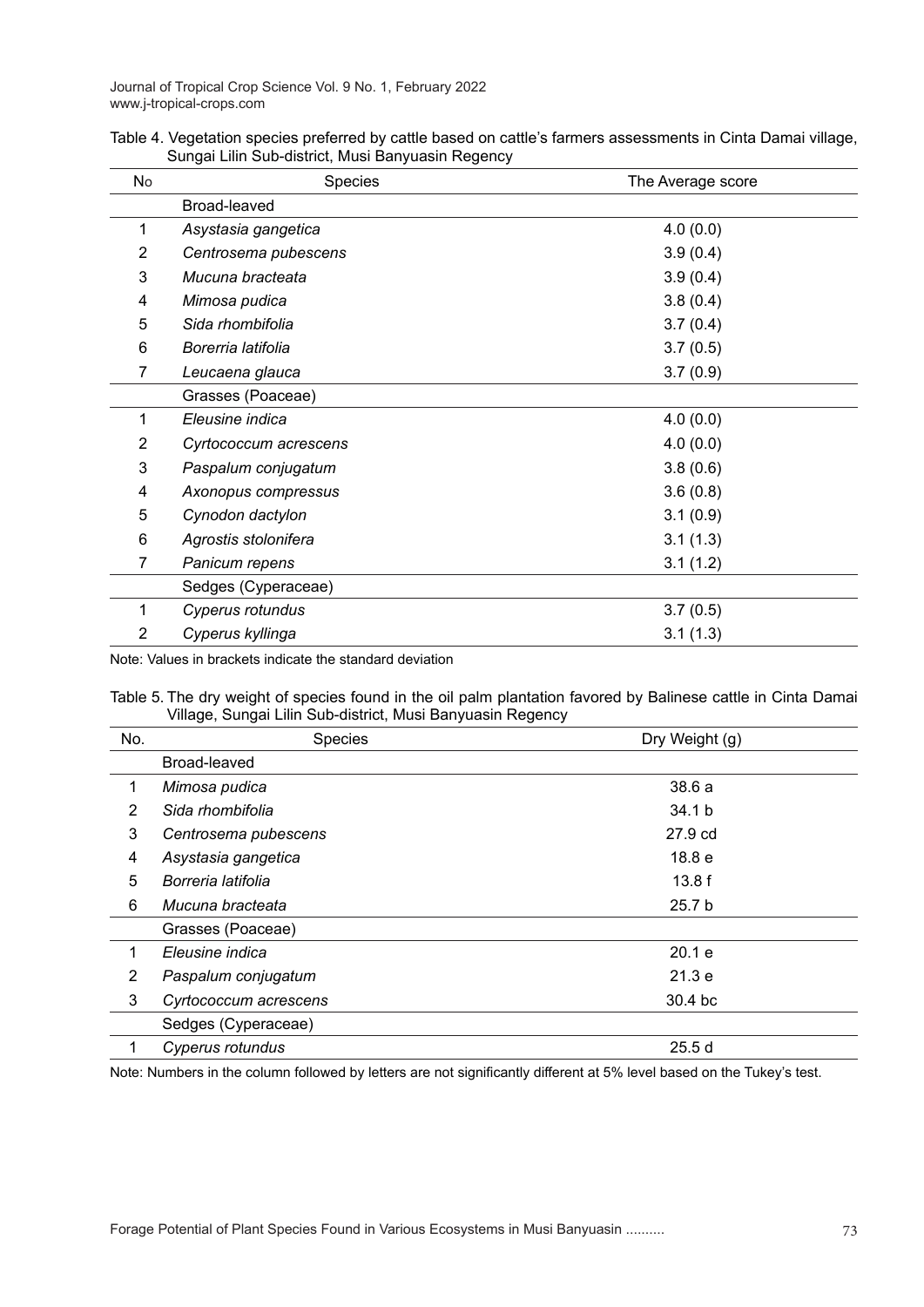material forage during the dry season can adversely affect the livestock production. Dry season may cause mature cattle's weight to drop by 25%, or 0.15-0.27 kg per day, followed by the increased calf mortality (Bamualim, 2011). Consequently, the droughttolerant or adaptive plant species assistance, such as sorghum, hanjeli, or other species of cereals in people's livestock lands are required during the dry season (Sutrisna et al., 2013; Qosim and Nurmala, 2011). According to local government data, natural vegetation studies have been carried out on oil palm plantations. Data collection activities from various locations in all ecosystems could provide various alternatives of animal feeds to breeders.

# **Conclusion**

The smallholder livestock area, located in Cinta Damai Village, Sungai Lilin Sub-District, Musi Banyuasin Regency, South Sumatra Province, Indonesia, has 50 species of natural vegetation consisting of 39 species of broad-leaved plants, 9 species of grasses (Poaceae) and 2 species of sedges (Cyperaceae). The ecosystems commonly used by breeders to collect forage were smallholder oil palm plantations, smallholder rubber plantations and home gardens which usually contain 29, 25 and 30 species of potential forage plants, respectively. Among the 29 species found in oil palm plantations, 13 of them were disliked, and 16 were classified as preferred and highly preferred by Balinese cattle. The following species might be used as feed crops for Balinese cattle due to their high palatability scores; *Cyrtococcum acrescens, Eleusine indica, Centrosema pubescens, Paspalum conjugatum,* and *Sida rhombifolia*

# **Acknowledgement**

The authors thank the Ministry of Research and Technology/BRIN for funding this research project under the PTUPT scheme in 2019-2020 (contract number: 4211/IT3.L1/PN/2020), Mr. Wagiman and other SPR Guardians of Maju Bersama, Sungai Lilin, for their assistance throughout this study.

## **References**

Adriadi, A., Chairul., and Solfiyeni. (2012). Vegetation analysis of weed in palm oil plantation (*Elaeis quineensis* Jacq.) in Kilangan, Muaro Bulian, Batang Hari. *Journal Biologi Universitas Andalas* **1**, 108-115. DOI: https://doi. org/10.25077/jbioua.1.2.%25p.2012

- Andriansyah, S.N., Lovadi, I., and Linda, R. (2015). The diversity of crop in the village Antibar, Mempawah Timur, Mempawah. *Protobiont* **4**, 226-235.
- Antoh, A.A., Arifin, N.H.S., Chozin, M.A., and Arifin, H.S. (2019). Short Communication: Agriculture biodiversity and economic productivity of the yards in Arguni Bawah, Kaimana District, West Papua Province, Indonesia. *Biodiversitas* **20**, 1020-1026.
- Asbur, Y., Yahya, S., Murtilaksono., Sudradjat., and Sutarta, E.S. (2016). The roles *Asystasia gangetica* (L.) Anderson and ridge terrace in reducing soil erosion and nutrient losses in oil palm plantation in South Lampung, Indonesia. *Journal of Tropical Crop Science* **3**, 49-55.
- Bamualim, A.M. (2011). Development of beef cattle feed technology in semi-arid area of Nusa Tenggara. *Pengembangan Inovasi Pertanian* **4**, 175-188.
- Bergen, W.G., and Bates, D.B. (1984). Ionophores: their effect on production efficiency and mode of action. *Journal Animal Science* **58**, 1465- 1483.
- Diwyanto, K. (2008). Local resource ultilization and technological innovations in support the development of the beef cettle in Indonesia. *Pengembangan Inovasi Pertanian* **1**, 173−188.
- Feriatin. (2017). The diversity of garden plants and their utilization for supporting food security the sub district of South Wakorumba. *Jurnal Ilmu Pertanian Indonesia* **22**, 99-107. DOI**:** https:// doi.org/10.18343/jipi.22.2.99
- Jehemat, A., Kantur, D., and Ranta, F. (2018). Agricultural waste capacity on the availability of fodder in the application of any system of farming base plants and integrated cattle in the village Fatuknutu, Amabi Oefeto, Kupang*. Partner* **23**, 601-610.
- Hapsari, N.S., Harjanti, D.W., and Muktiani, A. (2018). Fermentability of feed supplemented with Ageratum convzoides leaves and Zingiber officinale extracts on in vitro dairy cow. *Journal Agripet* **18**, 1-9.
- Kainde, R.P., Ratag, S.P., Tasirin, J.S., and Faryanti, D. (2011). Vegetation analysis of the Mount Tumpa protection forest. *Eugenia* **17**, 1-11.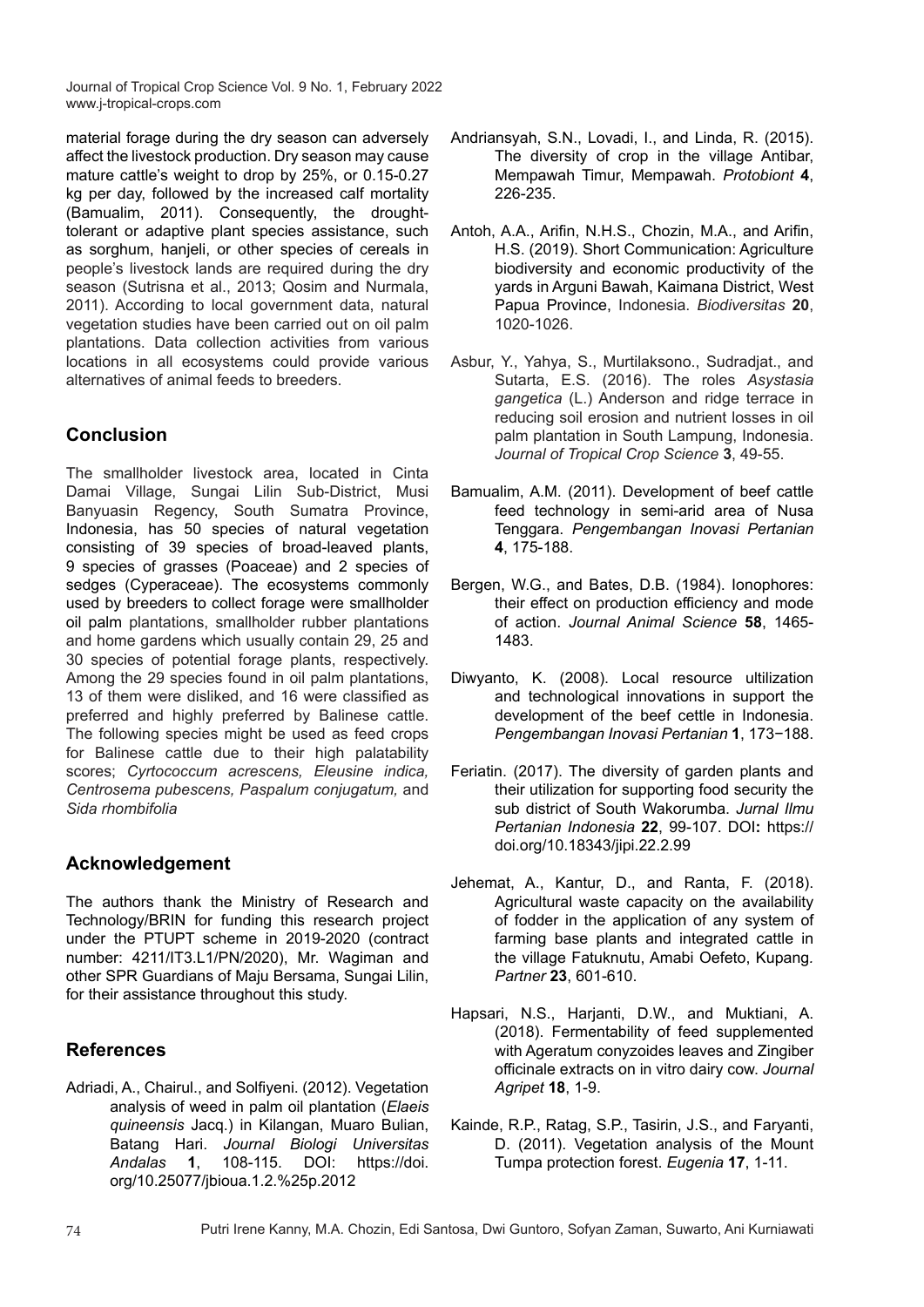- [LPPM-IPB] Lembaga Penelitian dan Pengabdian kepada Masyarakat-Institut Pertanian Bogor. (2015). Guide book: Sekolah Peternakan Rakyat (SPR-1111). LPPM-IPB Bogor, Indonesia.
- Ludwig, J.A., and Reynolds, J.F. (1988) Statistical Ecology. John Wiley and Sons, New York.
- Manu, A.E. (2013). Productivity of West Timor Sabana shadower. *Pastura* **3**, 25-29.
- Maretta, D., Sobir., Helianti, I., Purwono., and Santosa, E. (2020). Genetic diversity in eddoe taro (*Colocasia esculenta* var. antiquorum) from Indonesia based on morphological and nutritional characteristics. *Biodiversitas* **21**, 3525-3533.
- Melani, A., Harjanti, D.W., and Muktiani, A. (2018). Evaluation of *Ageratum conyzoides* and *Zingiber officinale* leaf extracts on nutrient digestibility in dairy cows. *Agromedia* **13**, 106- 113.
- Mueller-Dombois, D., and Ellenberg, H. (1974). "Aims and Methods of Vegetation Ecology". Wiley and Sons, New York.
- Naikofi, I., Wijayanto, N., and Fuah, A.M. (2019). Silvopastur carrying capacity of in sub-district of North Timor Taraah District Nusa Tenggara Timur. *Jurnal Ilmu Produksi Teknologi Hasil Peternakan* **7**, 62-66. DOI: https://doi. org/10.29244/jipthp.7.2.62-66
- Novalinda, R., Syam, Z., and Solfiyeni. (2014). Vegetation analysis of weeds at rubber plantation (*Hevea brasiliensis* Mull.Arg.) at Batang Kapas, Pesisir Selatan. *Jurnal Bio Universitas Andalas* **3**, 129-134.
- Nurjaman, D., Kusmoro, J., and Santoso, P. (2017). Comparison of vegetation structure and composition of Rajamantri and Batumeja areas in Pananjung Pangandaran nature reserve, West Java. *Jurnal Biodjati* **2**, 167- 179. DOI: https://doi.org/10.15575/biodjati. v2i2.1304 [August 22, 2021]
- Otampi, R.S., Elly, F.H., Manese, M.A., and Lenzun, G.D. (2017). Influence of feed price and labor wage to profit of cattle farming in Wineru Village East Likupang Sub District North Minahasa Regency. *Zootec* **37**, 483-495.
- Pasaribu, Y., and Pratiwi, I.I. (2014). Cart content of *Centrosema pubescens* dan *Capologonium mucunoides* in Wasur village. *Agricola* **4**, 33- 40.
- Ramdani, D., Abdullah, L., and Kumalasari, N.R. (2017). Analysis of local forage potential under ruminant - palm plantation integration system in Mandau District, Bengkalis Regency of Riau Province. *Buletin Makanan Ternak* **104**, 1-8.
- Rostini, T., Djaya, S., and Adawiyah, R. (2020). Analysis of forage for livestock in integrated and non-integrated cow and palm plantation. *Jurnal Sains Peternakan Indonesia* **15**, 155-161. DOI: https://doi.org/10.31186/jspi. id.15.2.155-161 [August 22, 2021]
- Saking, N., and Qomariyah, N. (2017). Identification of local forages supports beef cattle productivity in South Sulawesi*.* Prosiding Seminar Nasional Teknologi Peternakan dan Veteriner. Bogor, 08-09 August 2017. DOI: https:// dx.doi.org/10.14334/Pros.Semnas.TPV-2017-p.558-565 [August 22, 2021]
- Sandi, S., Desiarni, M., and Asmak. (2018). Beef cattle feed management in people's farms in Sejaro Sakti Village, Indralaya District, Ogan Ilir. *Jurnal Peternakan Sriwijaya* **7**, 21-29. DOI: https:// doi.org/10.33230/JPS.7. 1.2018.7080 [August 20, 2021]
- Sari, H.F.M., and Rahayu, S.S.B. (2013). Types of weeds found in rubber plantations (*Hevea brasiliensis* Roxb.) Rimbo Datar Village, District 50, city of West Sumatra. *Jurnal Ilmiah Biologi: Biogenesis* **1**, 28-32. DOI: https://doi. org/10.24252/bio.v1i1.444 [August 20, 2021]
- Suryana., Chozin, M.A., and Guntoro, D. (2019). Species identification for cover crop on mature oil palm plantation. *Jurnal Agronomi Indonesia* **47**, 305-311. DOI: https://doi.org/10.24831/jai. v47i3.26980 [August 20, 2021]
- Susetyo, S. (1980). "Natural Pastures"*.* Departemen Ilmu Makanan Ternak, Fakultas Peternakan, IPB Bogor, Indonesia.
- Sutrisna, N., Sunandar, N., and Zubair, A. (2013). Test adaptation several *Sorghum bicolor* L. on dryland in Ciamis, West Java. *Jurnal Lahan Suboptimal* **2**, 137-143.
- Syahza, A., and Asmit B. (2018). Regional economic empowerment through oil palm economic